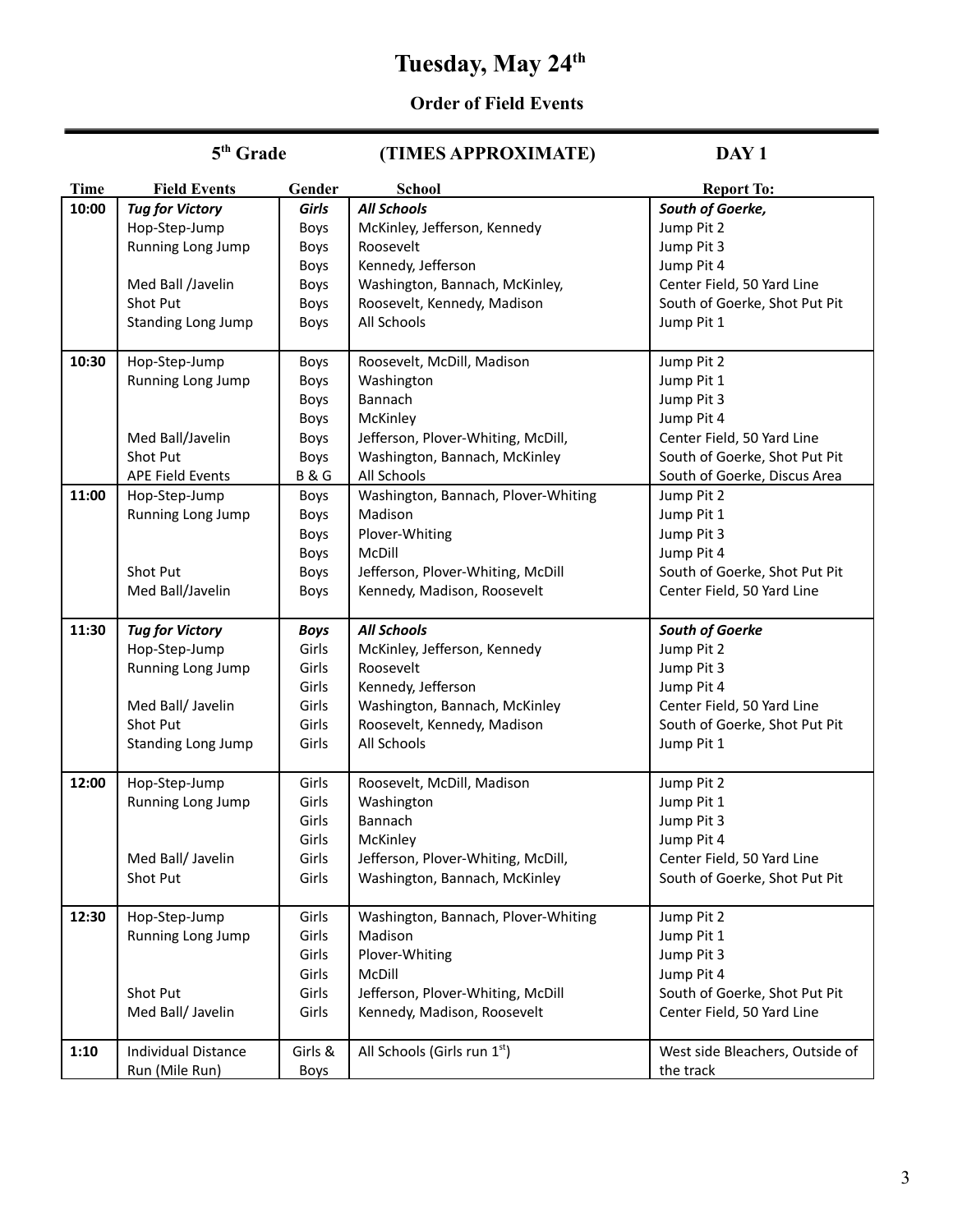# **Tuesday, May 24 th**

## **Order of Running Events**

 $6<sup>th</sup>$  Grade

## **there CTIMES APPROXIMATE DAY 1**

| <b>Time</b> | <b>Running Event</b>               | Gender  | Round               | <b>Enter Gate</b> | <b>Report To Track</b> |
|-------------|------------------------------------|---------|---------------------|-------------------|------------------------|
|             |                                    |         |                     |                   |                        |
| 9:45        | 50 Meter Hurdles                   | (G & B) | Qualifying          | 4                 | White Flag             |
|             |                                    |         |                     |                   |                        |
| 10:15       | 50 Meter Dash                      | (G & B) | Qualifying          | $\mathbf{1}$      | White Flag             |
|             |                                    |         |                     |                   |                        |
| 10:45       | 400 Meter Dash                     | (G & B) | Final               | 4                 | Green Flag             |
| 11:00       | 200 Meter Dash                     | (G & B) | Final               | 3                 | Red Flag               |
|             |                                    |         |                     |                   |                        |
| 11:15       | 100 Meter Dash<br>MIXED 100 M Dash | (G & B) | Qualifying<br>Final | 4                 | White Flag             |
| 11:45       | 400 Meter Relay - Bronze           | (G & B) | Final               | $\overline{2}$    | <b>West Stands</b>     |
| 12:05       | 400 Meter Relay - Titanium         | (G & B) | Final               | $\overline{2}$    | <b>West Stands</b>     |
| 12:20       | 400 Meter Relay - Gold             | (G & B) | Final               | $\overline{2}$    | <b>West Stands</b>     |
| 12:30       | 400 Meter Relay - Silver           | (G & B) | Final               | $\overline{2}$    | <b>West Stands</b>     |
| 12:55       | 400 Meter Relay - COED             | (G & B) | Final               | $\overline{2}$    | <b>West Stands</b>     |
| 1:10        | <b>Distance Run</b>                | (G & B) | <b>Final</b>        | 2                 | <b>West Stands</b>     |

### **Order of Final Events**

|             | 6 <sup>th</sup> Grade |         | (TIMES APPROXIMATE)   |                   | DAY 1                                   |
|-------------|-----------------------|---------|-----------------------|-------------------|-----------------------------------------|
| <b>Time</b> | <b>Running Event</b>  | Gender  | Grade                 | <b>Enter Gate</b> | <b>Report to Track/</b><br><b>Field</b> |
| 1:55        | 50 Meter Hurdles      | (G & B) | $6th$ Grade           | 4                 | White Flag                              |
| 2:05        | 50 Meter Dash         | (G & B) | 6 <sup>th</sup> Grade | 4                 | White Flag                              |
| 2:10        | 100 Meter Dash        | (G & B) | $6th$ Grade           | 4                 | White Flag                              |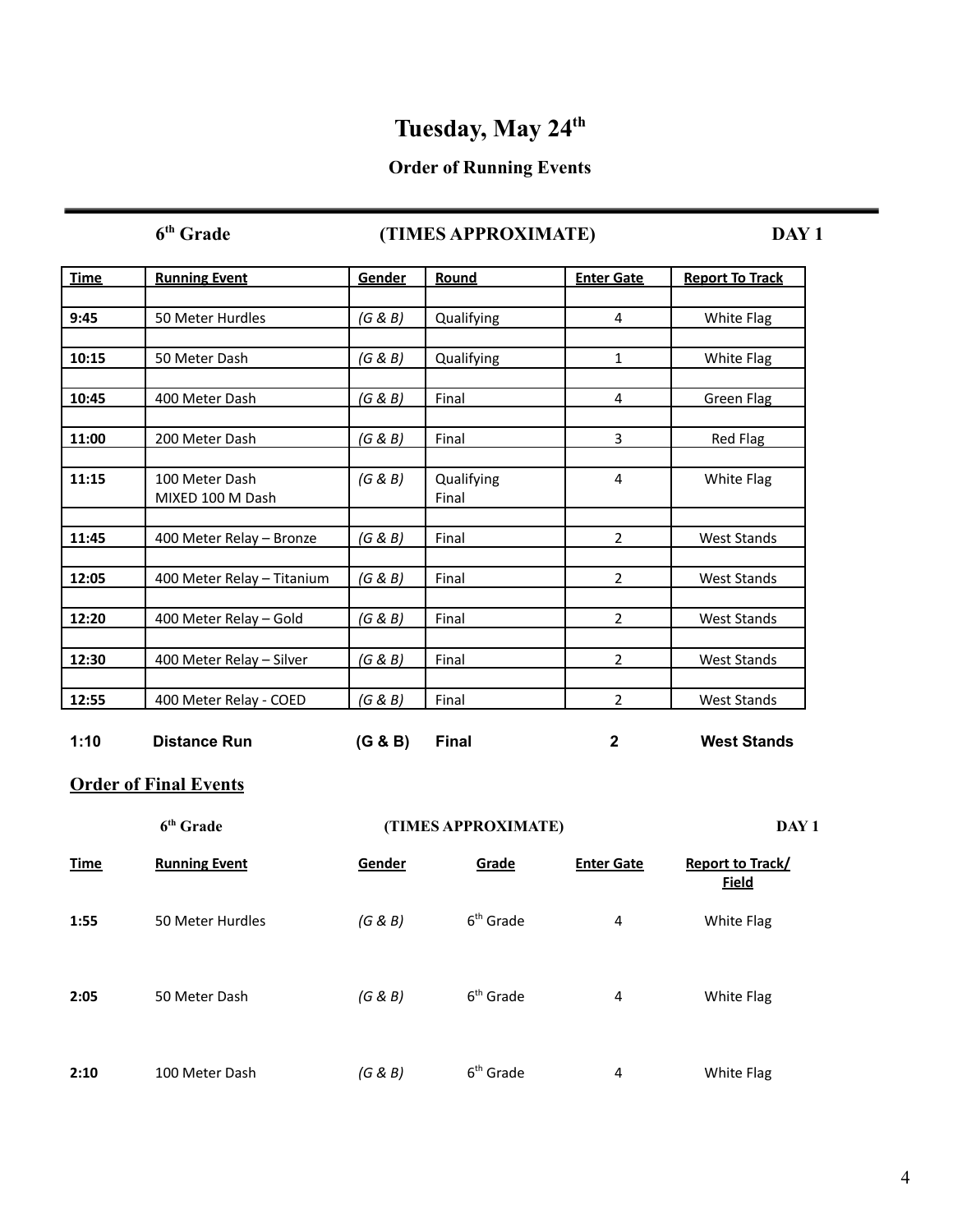# **Wednesday, May 25th** Friday, May 27

## **Order of Field Events**

## $6<sup>th</sup>$  Grade

## **th Grade (TIMES APPROXIMATE) DAY 2**

| 10:00 | <b>Tug for Victory</b>    | Girls       | <b>All Schools</b>                  | South of Goerke,              |
|-------|---------------------------|-------------|-------------------------------------|-------------------------------|
|       | Hop-Step-Jump             | Boys        | McKinley, Jefferson, Kennedy        | Jump Pit 2                    |
|       | Running Long Jump         | Boys        | Roosevelt                           | Jump Pit 3                    |
|       |                           | Boys        | Kennedy, Jefferson, MIXED           | Jump Pit 4                    |
|       | Med Ball/ Javelin         | Boys        | Washington, Bannach, Mckinley       | Center Field, 50 Yard Line    |
|       | Shot Put                  | Boys        | Roosevelt, Kennedy, Madison         | South of Goerke, Shot Put Pit |
|       | <b>Standing Long Jump</b> | Boys        | All Schools                         | Jump Pit 1                    |
|       |                           |             |                                     |                               |
| 10:30 | Hop-Step-Jump             | Boys        | Roosevelt, McDill, Madison          | Jump Pit 2                    |
|       | Running Long Jump         | Boys        | Washington                          | Jump Pit 1                    |
|       |                           | Boys        | Bannach                             | Jump Pit 3                    |
|       |                           | Boys        | McKinley                            | Jump Pit 4                    |
|       | Med Ball / Javelin        | Boys        | Jefferson, Plover-Whiting, McDill   | Center Field, 50 Yard Line    |
|       | Shot Put                  | Boys        | Washington, Bannach, McKinley       | South of Goerke, Shot Put Pit |
|       |                           |             |                                     |                               |
| 11:00 | Hop-Step-Jump             | Boys        | Washington, Bannach, Plover-Whiting | Jump Pit 2                    |
|       | Running Long Jump         | Boys        | Madison                             | Jump Pit 1                    |
|       |                           | Boys        | Plover-Whiting                      | Jump Pit 3                    |
|       |                           | Boys        | McDill                              | Jump Pit 4                    |
|       | Shot Put                  | Boys        | Jefferson, Plover-Whiting, McDill   | South of Goerke, Shot Put Pit |
|       | Med Ball/ Javelin         | Boys        | Kennedy,, Roosevelt, Madison        | Center Field, 50 Yard Line    |
|       |                           |             |                                     |                               |
| 11:30 | <b>Tug for Victory</b>    | <b>Boys</b> | <b>All Schools</b>                  | South of Goerke               |
|       | Hop-Step-Jump             | Girls       | McKinley, Jefferson, Kennedy        | Jump Pit 2                    |
|       | Running Long Jump         | Girls       | Roosevelt                           | Jump Pit 3                    |
|       |                           | Girls       | Kennedy, Jefferson                  | Jump Pit 4                    |
|       | Med Ball/ Javelin         | Girls       | Washington, Bannach, Mckinley       | Center Field, 50 Yard Line    |
|       | Shot Put                  | Girls       | Roosevelt, Kennedy, Madison         | South of Goerke, Shot Put Pit |
|       | Standing Long Jump        | Girls       | All Schools                         | Jump Pit 1                    |
|       |                           |             |                                     |                               |
| 12:00 | Hop-Step-Jump             | Girls       | Roosevelt, McDill, Madison          | Jump Pit 2                    |
|       | Running Long Jump         | Girls       | Washington                          | Jump Pit 1                    |
|       |                           | Girls       | Bannach                             | Jump Pit 3                    |
|       |                           | Girls       | McKinley                            | Jump Pit 4                    |
|       | Med Ball Javelin          | Girls       | Jefferson, Plover-Whiting, McDill   | Center Field, 50 Yard Line    |
|       | Shot Put                  | Girls       | Washington, Bannach, McKinley       | South of Goerke, Shot Put Pit |
| 12:30 | Hop-Step-Jump             | Girls       | Washington, Bannach, Plover-Whiting | Jump Pit 2                    |
|       | Running Long Jump         | Girls       | Madison, McDill                     | Jump Pit 1                    |
|       |                           | Girls       | Plover-Whiting                      | Jump Pit 3                    |
|       |                           |             |                                     |                               |
|       | Shot Put                  | Girls       | Jefferson, Plover-Whiting, McDill   | South of Goerke, Shot Put Pit |
|       |                           |             |                                     |                               |
|       | Med ball/ Javelin         | Girls       | Kennedy, Madison, PODS, Roosevelt   | Center Field, 50 Yard Line    |
|       |                           |             |                                     |                               |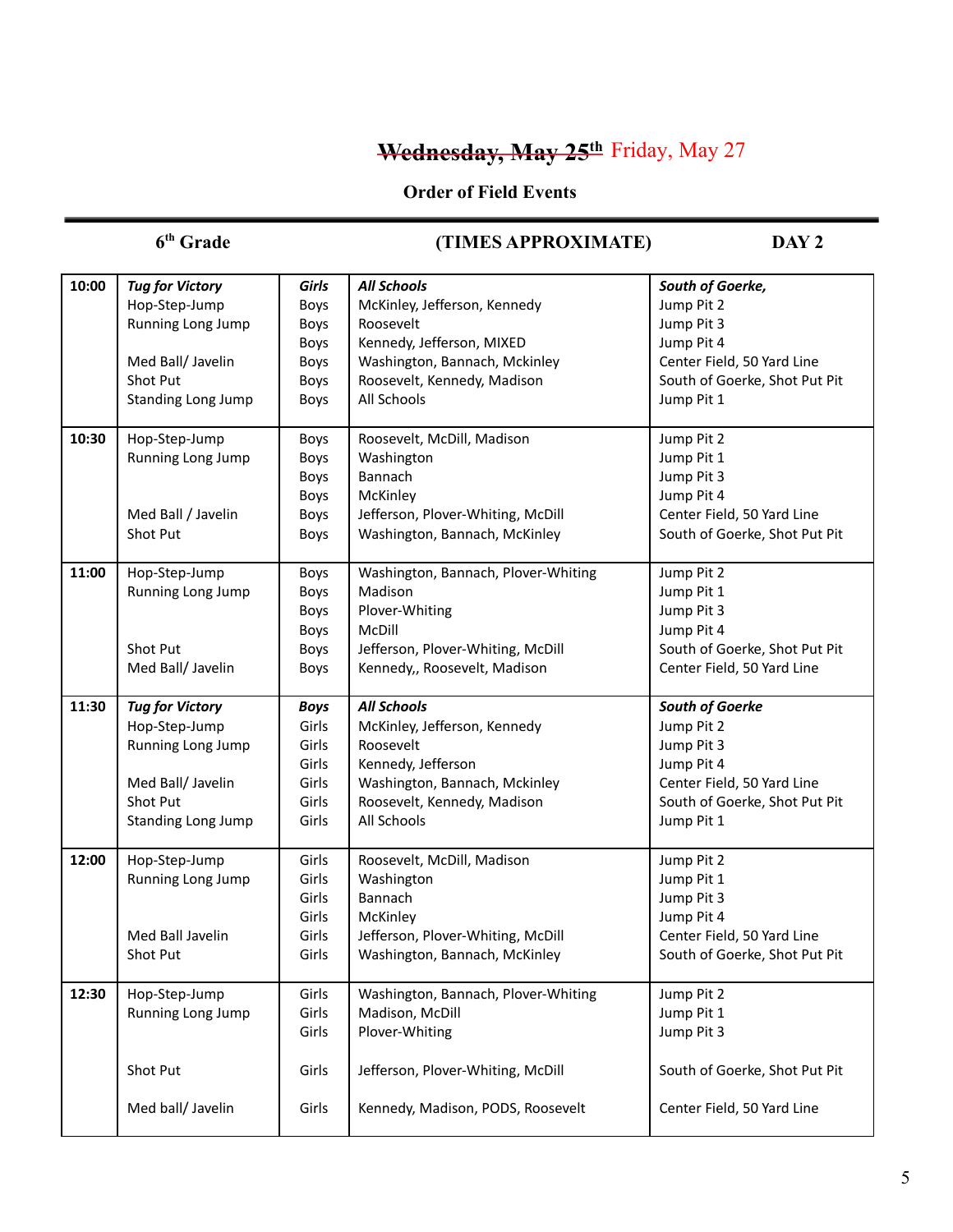| 1:10 | Individual Distance | Girls &     | All Schools (Girls run 1 <sup>st</sup> ) | West side Bleachers, Outside of |
|------|---------------------|-------------|------------------------------------------|---------------------------------|
|      | Run (Mile Run)      | <b>Bovs</b> |                                          | the track                       |

# **Wednesday, May 25th** Friday, May 27

#### **Order of Running Events**

 $5<sup>th</sup>$  Grade

### **th Grade (TIMES APPROXIMATE) DAY 2**

| <b>Time</b> | <b>Running Event</b>       | Gender  | Round                     | <b>Enter Gate</b> | <b>Report to Track</b> |
|-------------|----------------------------|---------|---------------------------|-------------------|------------------------|
|             |                            |         |                           |                   |                        |
| 9:45        | 50 Meter Hurdles           | (G & B) | Qualifying                | 4                 | White Flag             |
|             |                            |         |                           |                   |                        |
| 10:05       | 50 Meter Run               | (G & B) | APE $(5^{th}$ & $6^{th})$ | 4                 | White Flag             |
|             |                            |         |                           |                   |                        |
| 10:10       | 50 Meter Dash              | (G & B) | Qualifying                | 4                 | White Flag             |
| 10:45       | 400 Meter Dash             | (G & B) | Final                     | $\overline{2}$    | Green Flag             |
| 11:00       | 200 Meter Dash             | (G & B) | Final                     | 3                 | Red Flag               |
| 11:15       | 100 Meter Dash             | (G & B) | Qualifying                | 4                 | White Flag             |
|             |                            |         |                           |                   |                        |
| 11:45       | 400 Meter Relay - Bronze   | (G & B) | Final                     | $\overline{2}$    | <b>West Stands</b>     |
|             |                            |         |                           |                   |                        |
| 12:15       | 400 Meter Relay - Titanium | (G & B) | Final                     | $\overline{2}$    | <b>West Stands</b>     |
| 12:25       | 400 Meter Relay - Gold     | (G & B) | Final                     | $\overline{2}$    | <b>West Stands</b>     |
|             |                            |         |                           |                   |                        |
| 12:35       | 400 Meter Relay - Silver   | (G & B) | Final                     | $\overline{2}$    | <b>West Stands</b>     |
| 12:55       | 400 Meter Relay - COED     | (G & B) | Final                     | $\overline{2}$    | West Stands            |
| 1:10        | <b>Distance Run</b>        | (G & B) | <b>Final</b>              | 2                 | <b>West Stands</b>     |

#### **Order of Final Events**

| 5 <sup>th</sup> Grade |                      | (TIMES APPROXIMATE) |             |                   | DAY 2                                   |  |
|-----------------------|----------------------|---------------------|-------------|-------------------|-----------------------------------------|--|
| <b>Time</b>           | <b>Running Event</b> | Gender              | Grade       | <b>Enter Gate</b> | <b>Report to Track/</b><br><b>Field</b> |  |
| 1:55                  | 50 Meter Hurdles     | (G & B)             | $5h$ Grade  | 4                 | White Flag                              |  |
| 2:05                  | 50 Meter Dash        | (G & B)             | $5th$ Grade | 4                 | White Flag                              |  |